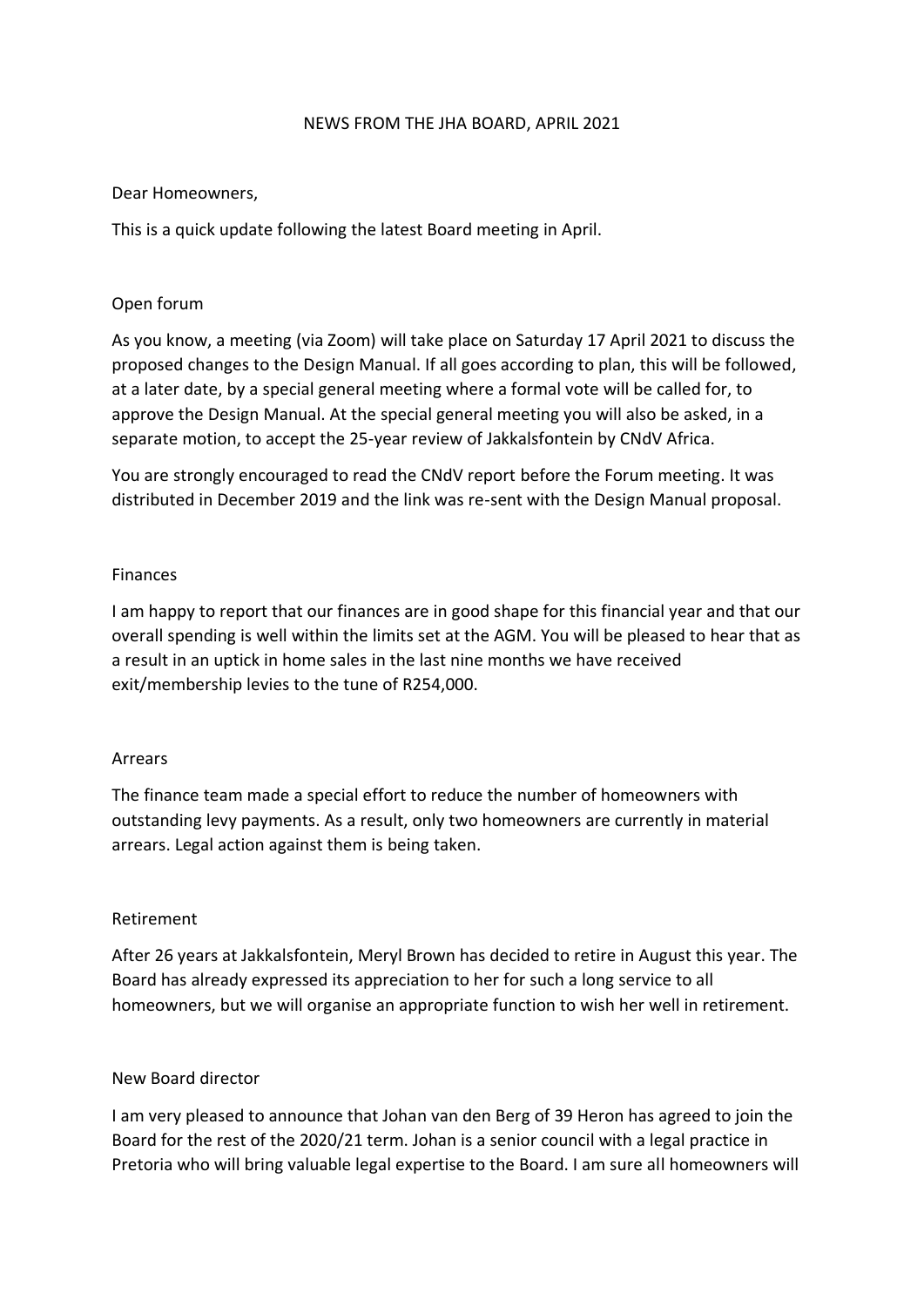join me in welcoming him to the Board and expressing our appreciation for his willingness to make himself available for this position.

# Website

The Jakkalsfontein website has fallen off our radar in the last ten years (in fact, I am sure it comes as a surprise to some that we even have such a thing). We have asked for a proposal plus budget to upgrade the site, but the Board is not completely convinced of the need for a website. Homeowners are invited to send us their thoughts about an upgraded more functional website via the usual channel  $(\underline{\text{admin@}}; kf.co.za)$ . In addition, if there are homeowners with sufficient expertise who are interested in re-designing the website, please feel free to send a brief proposal plus budget by 30 April 2021 to the same email address.

## Security and safety

The Board is currently working a "long list" of steps we could take to improve security and safety at Jakkalsfontein. As soon as such a list has been completed, and estimates of costs obtained, it will be distributed for discussion.

### Status as nature reserve

CapeNature, assisted by SANParks, launched a process of verifying all the declared Private Nature Reserves (PNR) under the Nature Conservation Ordinance, of which Jakkalsfontein is one. The Protected Areas Act came into effect a while back and has prescriptions for PNRs to be compliant with it. We have submitted all the documents required for the process and do not foresee any problems. I attach a brochure from CapeNature that explains the process in full. (CapeNature has completed the biodiversity assessment of Jakkalsfontein PNR last November 2019).

#### Homeowner initiatives

Two homeowners approached the Board to volunteer their assistance with specific aspects of the Board's work. The Board thought it wise to formulate a few general principles that would apply to any such offers of assistance. In principle, the Board welcomes the constructive involvement by homeowners, but any such offer should be on the following basic terms:

- That the homeowners do not, and do not give the impression that they represent the JHA or the Board;
- That as a result of their efforts, the homeowners present a fully motivated and costed proposal for consideration by the Board. If appropriate, such a proposal, with or without modification or addition, could be presented to homeowners at the next AGM; and